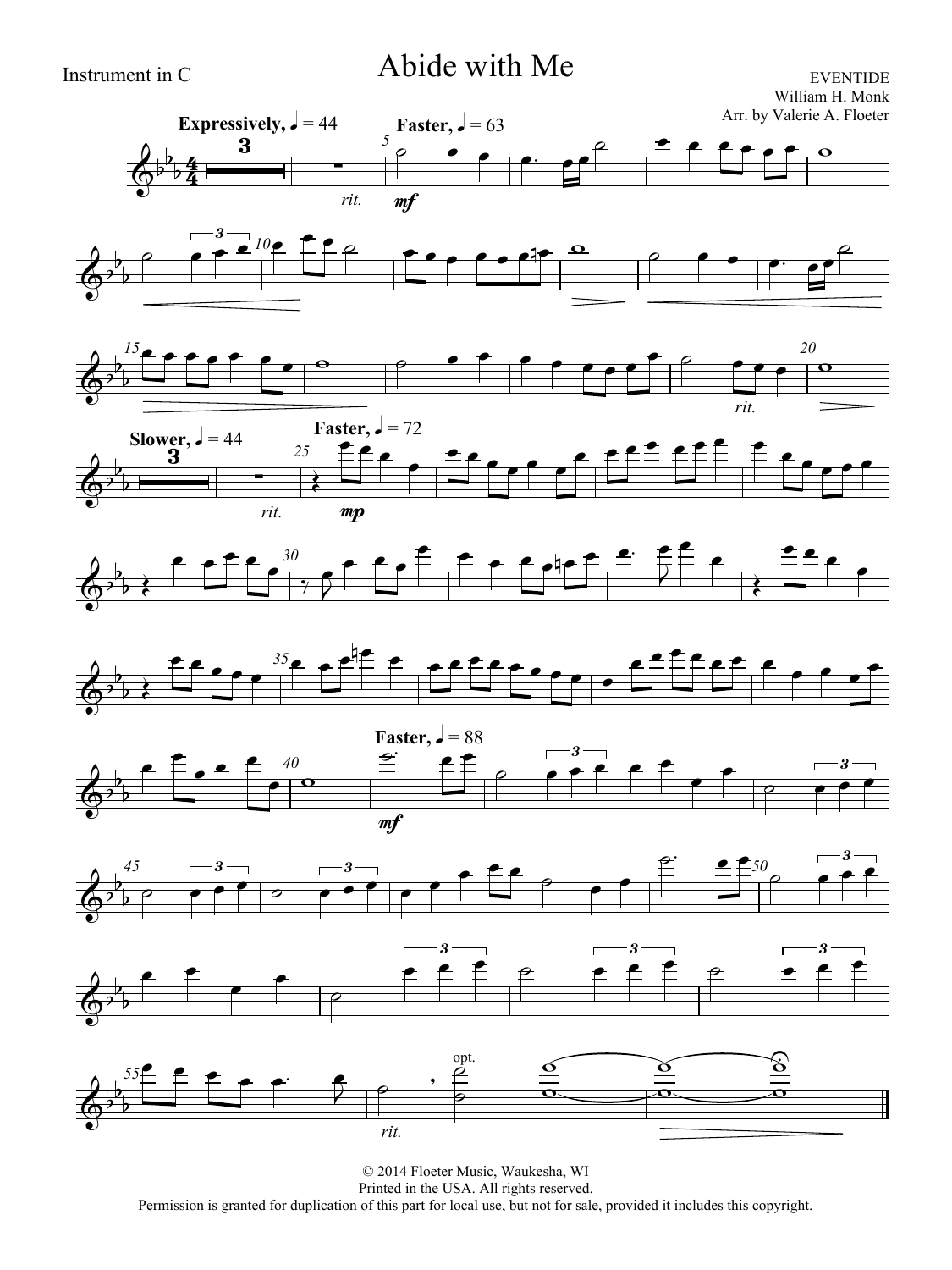## Instrument in C Alleluia! Jesus Lives

FRED TIL BOD Ludvig M. Lindeman Arr. by Valerie A. Floeter

















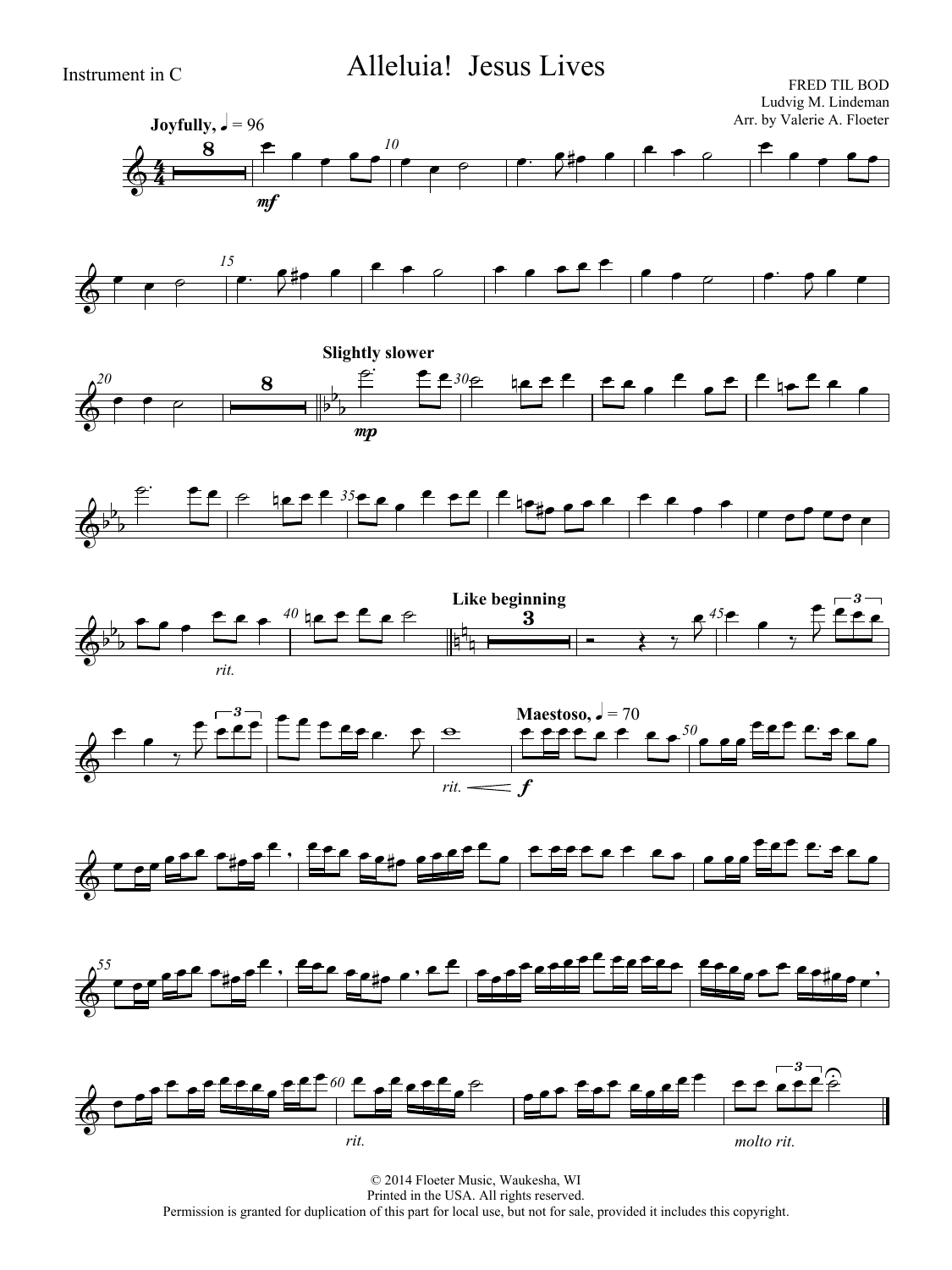Instrument in C Lord, Enthroned in Heavenly Splendor

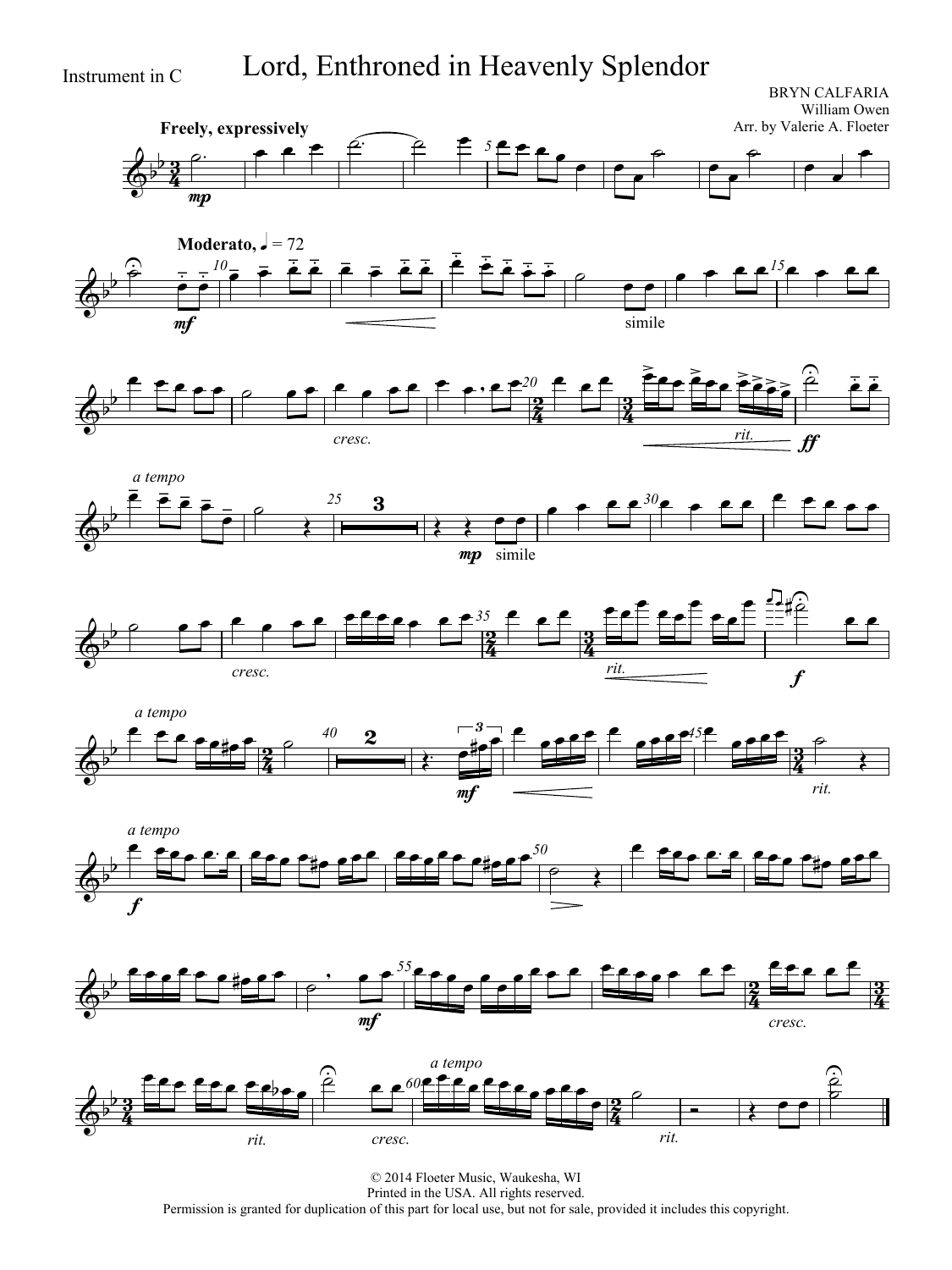Instrument in C Christ Jesus Lay in Death's Strong Bands

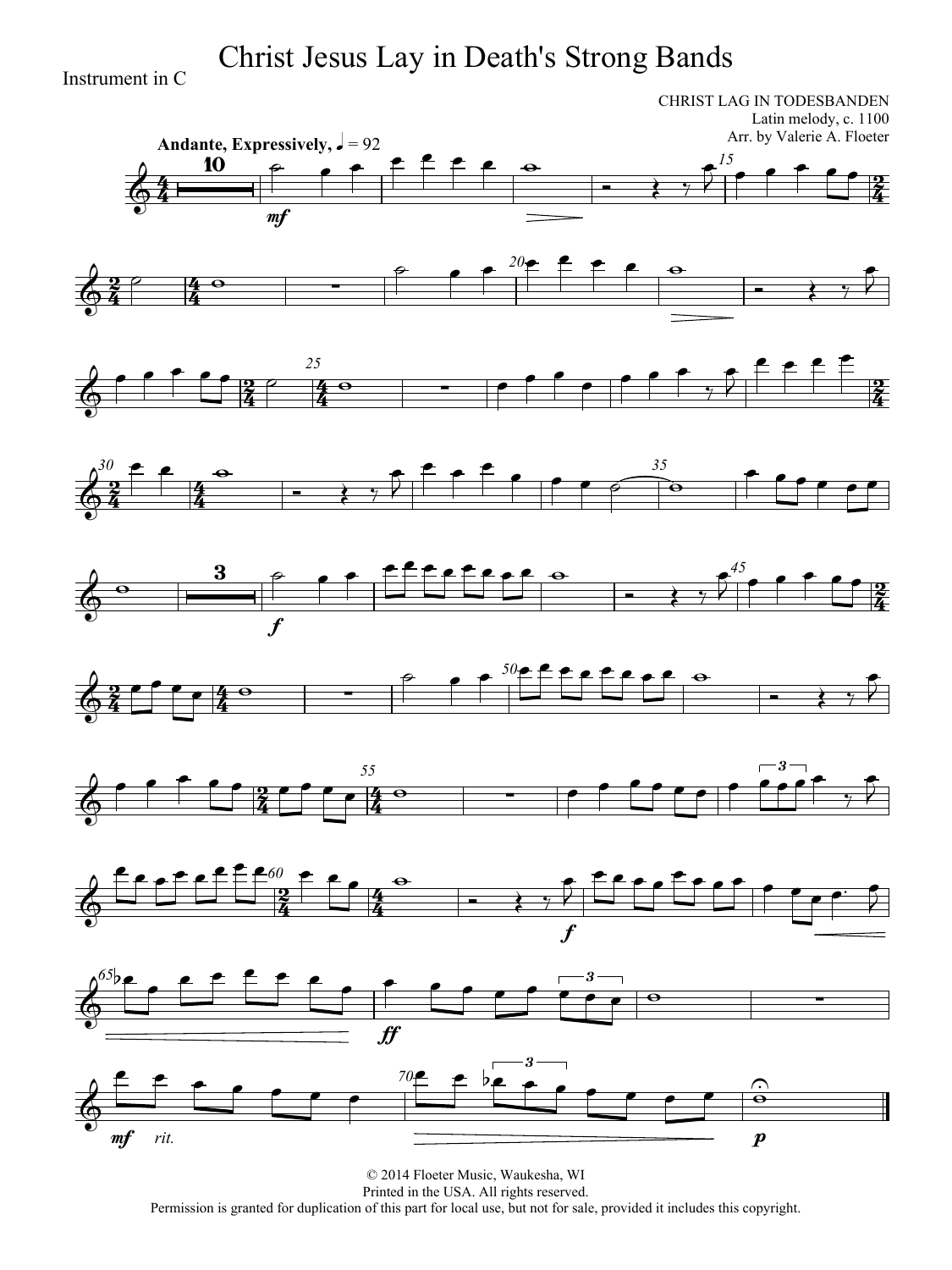*For Installation of Pastor Jason Hacker at Grace Ev. Lutheran Church, Waukesha, WI*

## For Builders Bold Whose Vision Pure

Instrument in C

 $\frac{1}{2}$  $\frac{4}{4}$ **Moderato,**  $\sqrt{ } = 96$ FLIGHT OF THE EARLS Traditional Irish Arr. by Valerie A. Floeter *10*  $\overline{d}$  $\mathsf{b}$  $\overline{b}$  $\overline{\mathbf{z}}$  $\overrightarrow{ }$ mf  $\overline{\bullet}$  $\bullet$   $\bullet$  $\sqrt{2}$  $\overline{\mathbf{e}}$  f  $\overline{\mathbf{y}}$ 















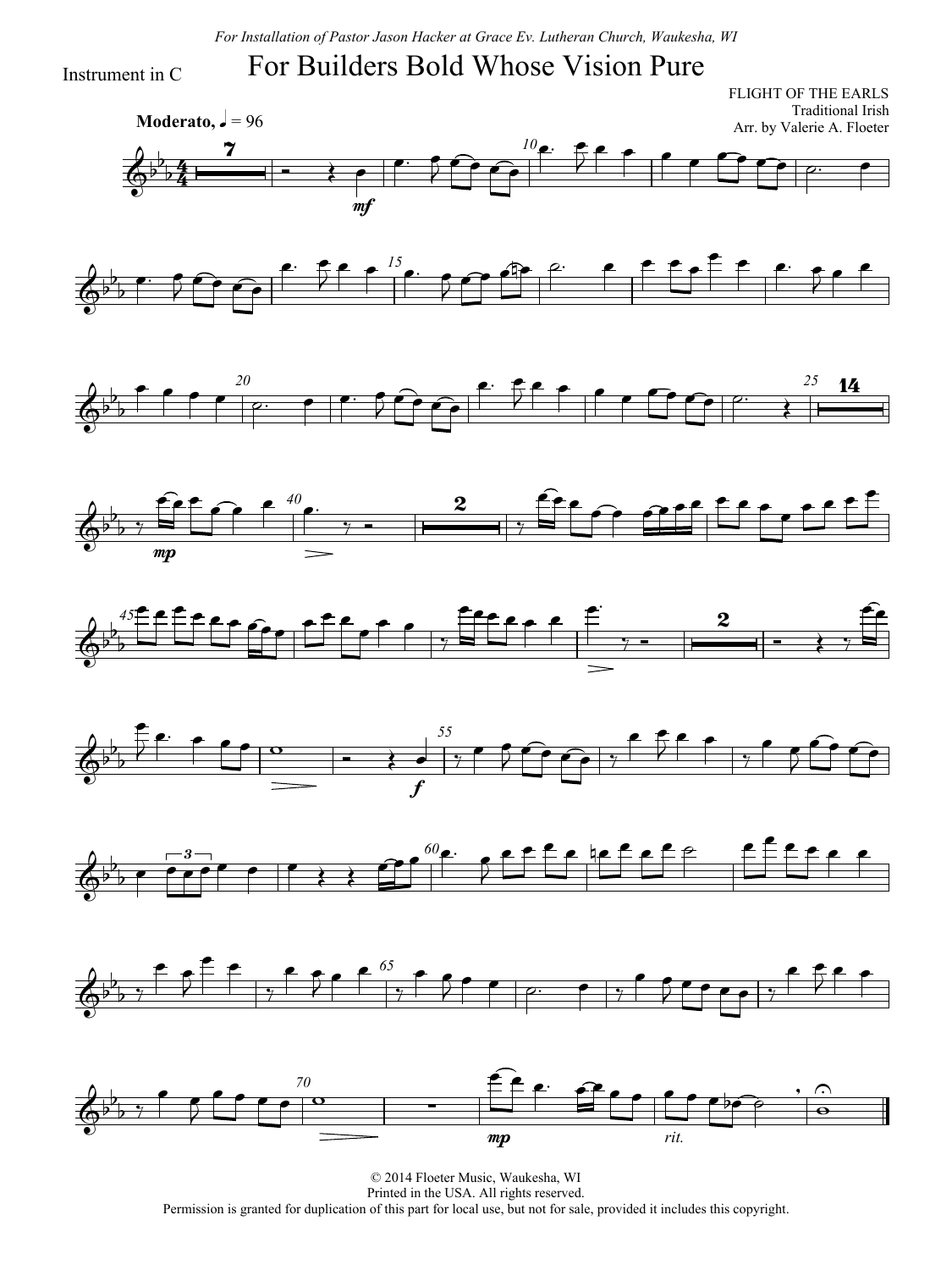Instrument in C Christ, the Word of God Incarnate

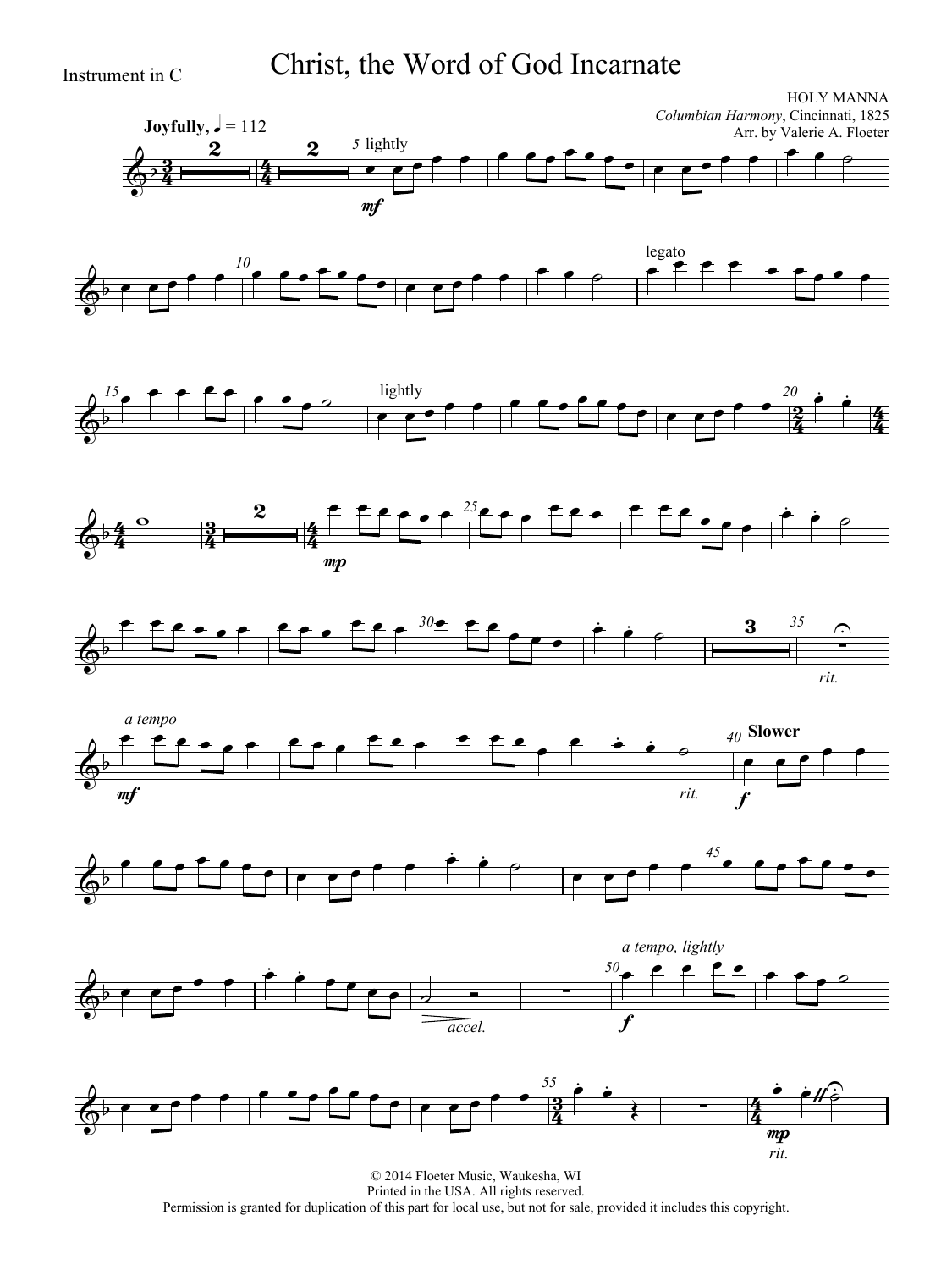Instrument in C **Instrument in C Instrument in C ILLANGLOFFAN** 

Welsh tune from *Hymnaua Thonau*, 1865 Arr. by Valerie A. Floeter